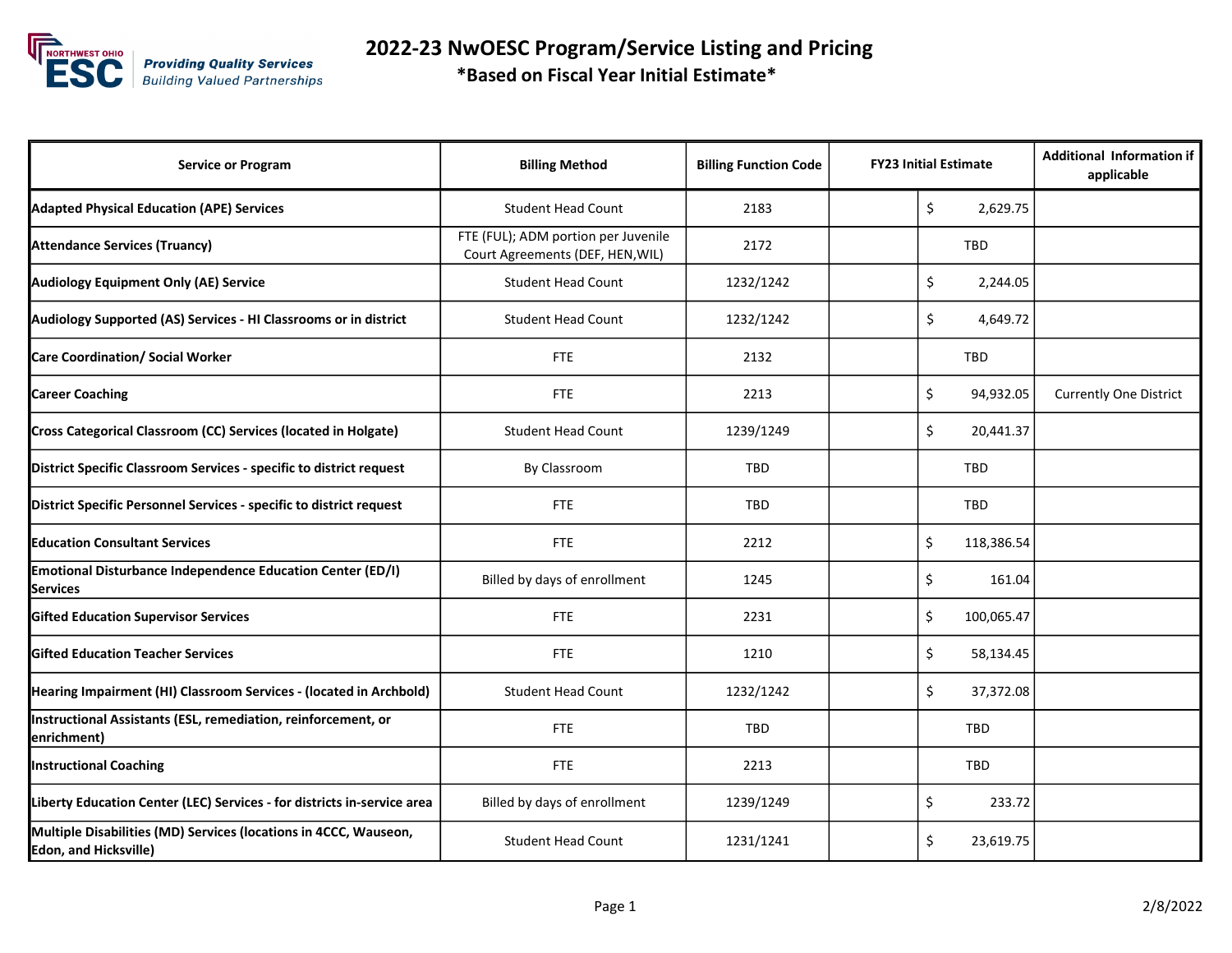

| <b>Service or Program</b>                                                                                                      | <b>Billing Method</b>                                                                                                                               | <b>Billing Function Code</b> | <b>FY23 Initial Estimate</b>                     |                                    | <b>Additional Information if</b><br>applicable |
|--------------------------------------------------------------------------------------------------------------------------------|-----------------------------------------------------------------------------------------------------------------------------------------------------|------------------------------|--------------------------------------------------|------------------------------------|------------------------------------------------|
| Northwest Ohio Opportunity School (Suspension Center and Credit)<br><b>Recovery</b> )                                          | Short Term (by day of attendance); Long<br>Term (by day enrolled)                                                                                   | 1140                         | Short Term (\$55/day);<br>Long<br>Term \$75/day) |                                    |                                                |
| Nurse Attendant (LPN) Services - district specific                                                                             | <b>FTE</b>                                                                                                                                          | 2134                         |                                                  | <b>TBD</b>                         |                                                |
| <b>Occupational Therapist (OT) Services</b>                                                                                    | Student Head Count (additional FTE can<br>be requested)                                                                                             | 2181/2182                    |                                                  | \$<br>2,412.75                     |                                                |
| Paraprofessional (AT) Services--Specific Districts Costs (i.e. 1-1<br>attendants or district requested paraprofessional staff) | FTE                                                                                                                                                 | 1290                         | <b>Full Time</b><br>Part Time                    | \$<br>40,370.12<br>\$<br>24,089.49 |                                                |
| <b>Physical Therapist (PT) Services</b>                                                                                        | Student Head Count (additional FTE can<br>be requested)                                                                                             | 2181/2182                    |                                                  | \$<br>2,662.06                     |                                                |
| Preschool Special Education/Integrated Classroom (IEP Students<br>and Typical Peers)                                           | by Classroom                                                                                                                                        | 1280                         |                                                  | \$<br>134,418.82                   |                                                |
| Preschool Co-Taugh Classroom (IEP Students and Typical Peers)                                                                  | by Classroom                                                                                                                                        | 1280                         |                                                  | \$<br>188,797.40                   |                                                |
| <b>Preschool Child with Disability Itinerant Services</b>                                                                      | <b>Student Head Count</b>                                                                                                                           | 1280                         |                                                  | \$<br>6,535.83                     |                                                |
| <b>Preschool Regular Education</b>                                                                                             | By Classroom                                                                                                                                        | 1190                         |                                                  | \$<br>134,294.87                   |                                                |
| <b>Preschool Program Psychologist Services</b>                                                                                 | <b>Student Head Count</b>                                                                                                                           | 2140                         |                                                  | \$<br>1,642.34                     |                                                |
| <b>Psychologist Services (K-12)</b>                                                                                            | <b>FTE</b>                                                                                                                                          | 2140                         |                                                  | \$<br>115,612.24                   |                                                |
| <b>Psychology Support Services</b>                                                                                             | FTE (proportionate to Psychologist<br>Services)                                                                                                     | 2140                         |                                                  | \$<br>72,758.68                    |                                                |
| <b>School Nursing Service (RN/ODE licensed)</b>                                                                                | <b>FTE</b>                                                                                                                                          | 2132                         |                                                  | \$<br>60,128.29                    |                                                |
| <b>Special Education Supervisor Services</b>                                                                                   | by District Classroom Count and Type: Level 1<br>(SLD/CD), Level 2 (Cross Cat, MD, ED, AU),<br>Level 3 (Preschool) or by FTE at district<br>request | 2211                         | <b>FTE</b>                                       | \$<br>122,824.08                   |                                                |
|                                                                                                                                |                                                                                                                                                     |                              | Level 1                                          | \$<br>2,931.19                     |                                                |
|                                                                                                                                |                                                                                                                                                     |                              | Level 2                                          | \$<br>5,276.15                     |                                                |
|                                                                                                                                |                                                                                                                                                     |                              | Level 3                                          | \$<br>11,523.13                    |                                                |
| Speech or Language Impairment (SH) Services                                                                                    | Student Head Count or by FTE                                                                                                                        | 2150                         | <b>Head Count</b>                                | Ś.<br>2,411.25                     |                                                |
|                                                                                                                                |                                                                                                                                                     |                              | <b>FTE</b>                                       | \$<br>104,026.66                   |                                                |
| <b>Behavioral Support (BES) Services</b>                                                                                       | <b>Student Head Count</b>                                                                                                                           | 2187                         |                                                  | \$<br>9,792.49                     |                                                |